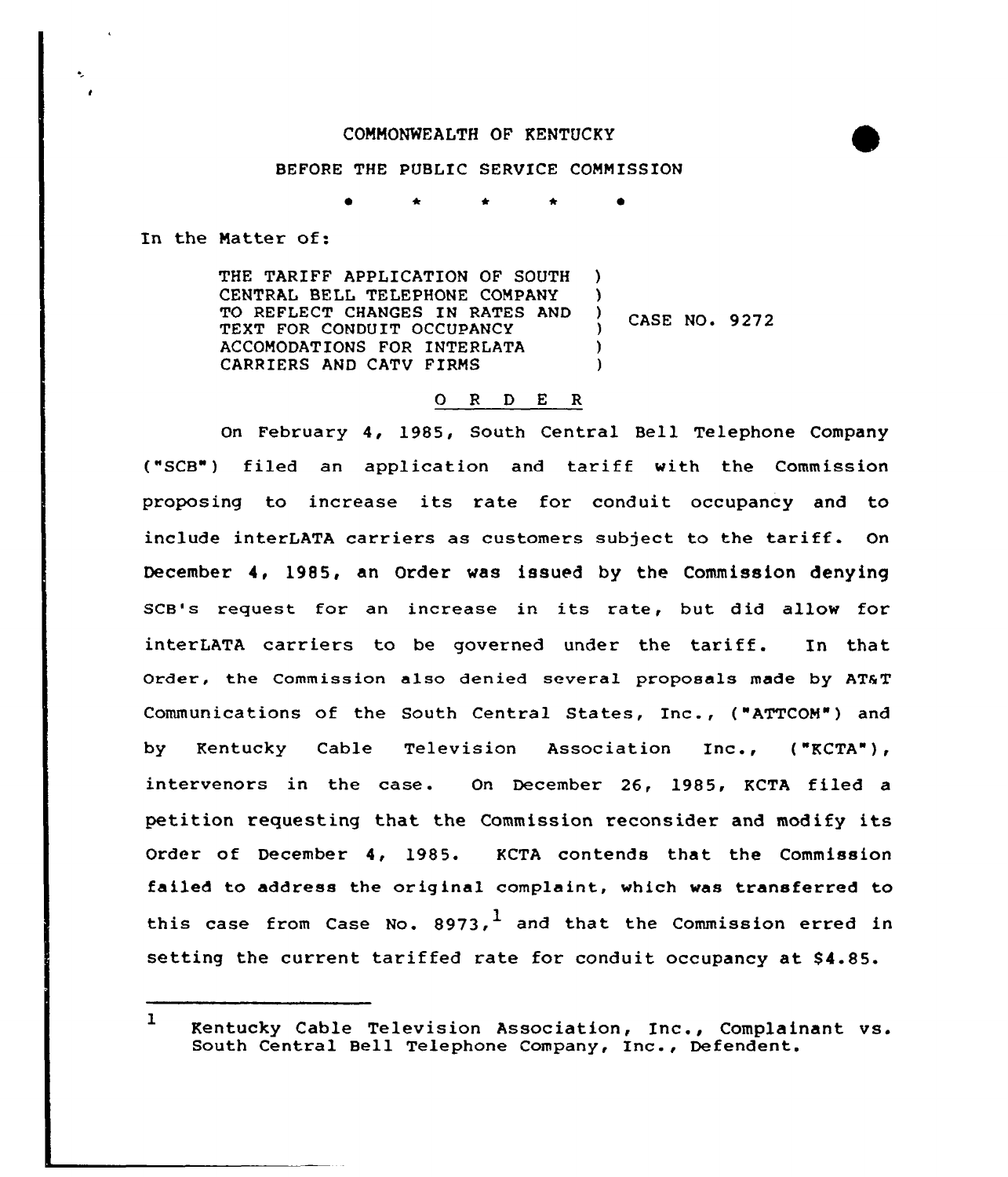## Discussion

KCTA argues that Tariff 1F discriminates against cable operators, in violation of KRS 278.170. However, in Administrative Case No. 251-18<sup>2</sup> the Commission approved tariff 1F and found the \$4.85 rate to be fair just and reasonable, and thus non-d iscr im inatory.

KCTA's second argument was that no typewritten notice was sent to SCB's cable television customers. KCTA also contends that this was <sup>a</sup> violation of <sup>807</sup> KAR 5:Oll, Section 8(2) and 9(l). However, new tariffs stating changes in any provision of any effective tariff may be issued and put into effect in accordance with 807 KAR 5:Oll, Section 5(3). Therefore, KCTA's claim that SCB is in violation of <sup>807</sup> KAR 5:011, Sections 8(2) and 9(1), is without mer it.

Finally, KCTA argues that SCB made significant errors in its calculation of the 84.85 rate. Specifically KCTA contends that SCB applied a carrying charge based on embedded coat to its current investment. In Administrative Case No. 251<sup>3</sup> the Commission approved the methodology for determining conduit occupancy rates. Therefore, KCTA's argument of the methodology should be denied.

<sup>2</sup> The CATV Pole Attachment Tariff of South Central Bell Telephone Company.

<sup>3</sup> The Adoption of a Standard Methodology For Establishing Rates For CATV Pole Attachments.